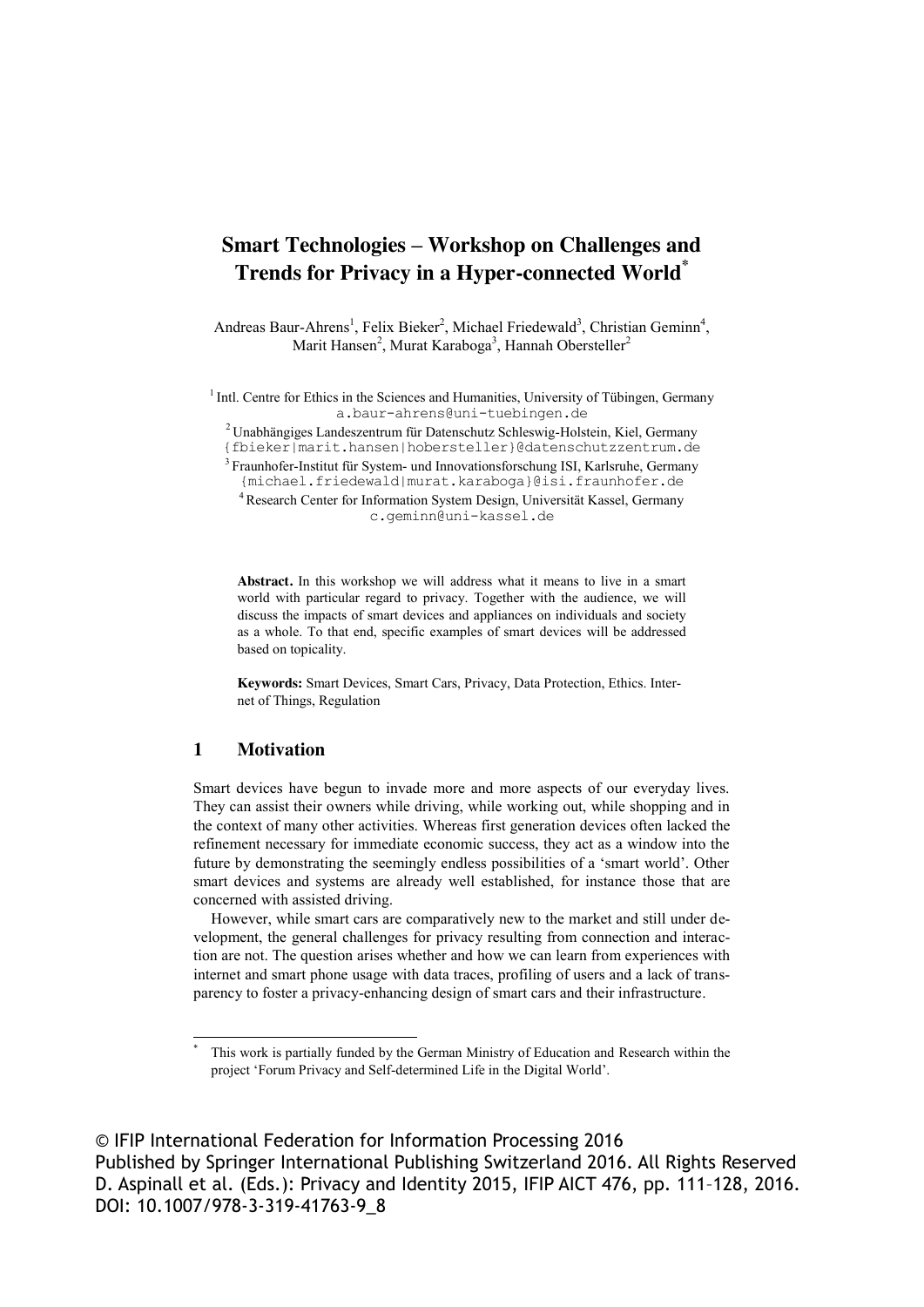From a legal perspective, the increasing quantity and quality of smart devices and appliances is foremost a challenge to the right to respect for private and family life as well as the right to protection of personal data as established in the Charter of Fundamental Rights of the European Union. Furthermore, national basic rights like Germany's right to informational self-determination come into play.

From an ethical point of view, a world where decisions are increasingly influenced – or even made – by smart and data gathering devices raises an array of questions. For instance, which opportunities for action do we value as crucial for human beings and how much control do we give to technologies and technical systems? One way of addressing these questions is to look at structural and diffuse power relations that govern the field. This is not only related to power of smart technologies themselves, but also to social actors' power enhanced by smart devices and the power of concepts, e.g. 'efficiency' that might oppose values like individual privacy. A relatively broad concept of power can help to evaluate the impact of a world of smart appliances.

The challenges that smart devices entail for privacy in modern societies necessitate solutions that are aimed at providing a reasonable balance between the interests of users, state actors and economic players on the hand and on a more generic level between socially desirable and unacceptable technological upheavals. With reference to the aforementioned legal and ethical perspectives, a political science point of view deals with the question, which particular regulatory measures (e.g. hard regulation, co-regulation, self-regulation) are to be taken into consideration in order to shape the digital future in a socially appropriate and sustainable manner.

# **2 Workshop Content**

The workshop began with a short introduction by the organizers, giving a broad overview of the topic, namely of more general challenges and trends resulting from current technological developments in the field of smart devices. The different disciplines and perspectives involved in the workshop – namely technology and law, as well as social and political sciences – were highlighted.

#### **2.1 Privacy Risks for Smart Car Users – Lessons Learned from Internet and Smart Phone Usage**

The introduction was followed by the first presentation, entitled *Privacy Risks for Smart Car Users – Lessons Learned from Internet and Smart Phone Usage.* [1], [2]

Focusing on the technical background and consequences for the user who is faced with smart devices, and thereby outlining the issues from a technical and data protection perspective, the presentation also served as a general introduction to the issues raised by the following talks. Starting point was a comparison of upcoming smart cars with  $-$  already well-established  $-$  smart phones. It was argued that  $-$  from a technical point of view – the same issues occur (again). Consequently, now that the number of smart cars increases and a strategy for handling upcoming issues has to be found, it is recommended to take a look back to earlier developments and learn from shortcom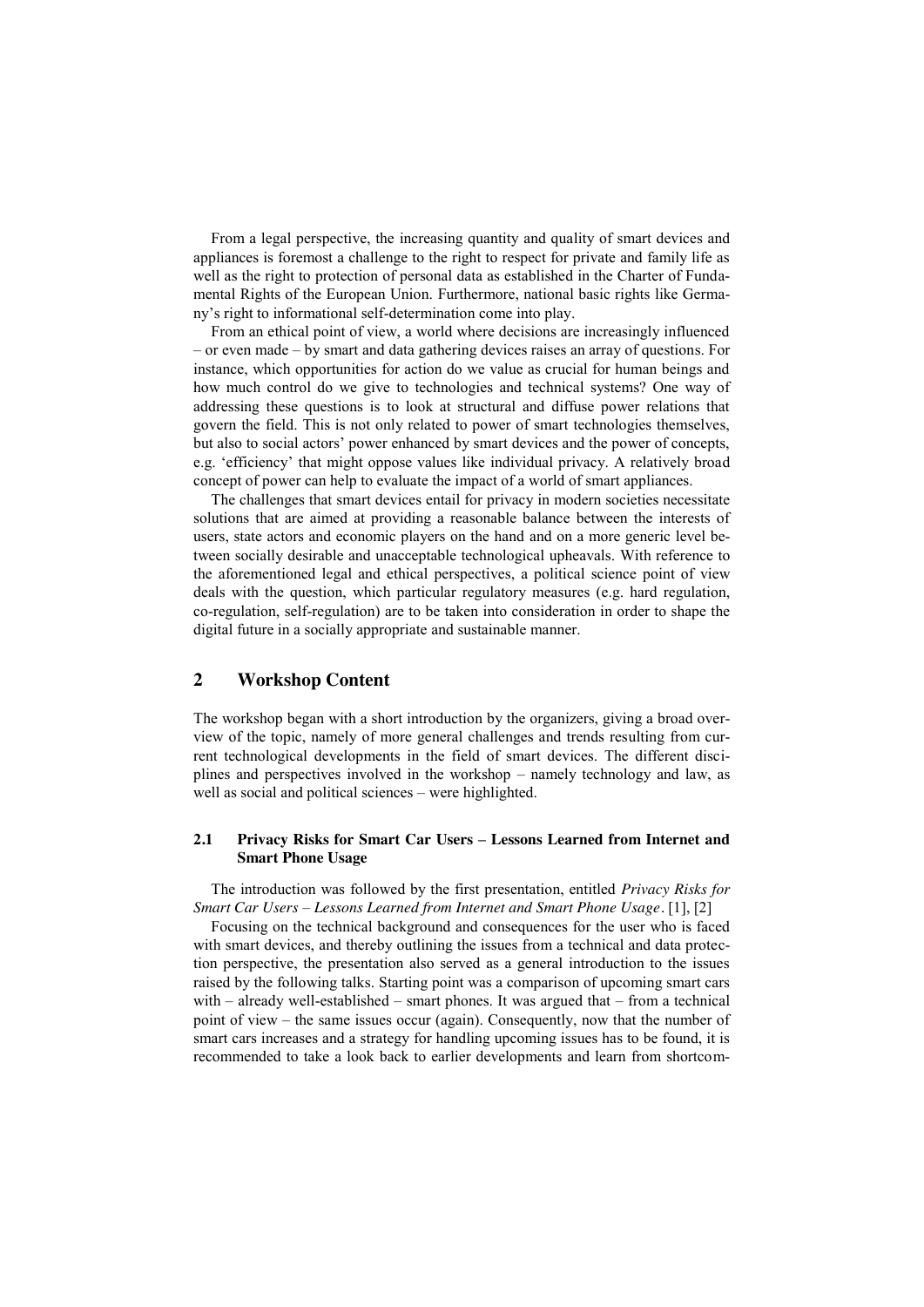ings, close gaps, and thereby create a framework which allows to profit from the technical progress, but respects the rights of the individuals. Here, three main aspects have to be considered: Internet and telecommunication is used for functionalities provided in the car, information from and about the car is not only locally processed, but also in the external communication networks or even in clouds, and finally, the car and its components have to be regarded as network nodes.

"Smart cars", respectively every single componenkt which makes the car a smart one, gather manifold kind of data from manifold sources. Most of it is to be considered as personal data and as such falls under the data protection legislation. The data is collected by several sensors, transmitted with different techniques and potentially stored and exploited in multiple ways. In "smart cars", especially the following data concerning the vehicle is accumulated and accessible via the OBD-II-port: the Unique Mobile Device Identifiers all mobile devices have, the numbers of SIM cards used for transfer of data e.g. needed for voice controlled components (such as navigation assistance), MAC addresses of those network components needed to connect with WiFi hotspots, Bluetooth identifiers as far as Bluetooth is employed to connect e.g. a smart phone, RFID identifiers as they are needed for key remote controls. Whenever the respective devices, or: components, on board communicate with the external world, this data is transferred as well. Furthermore, information on the device setting (e.g. language) is communicated. In total, this "phenomenon" is not new, but very similar to the functioning of internet browsers.

Now, in addition to these issues already known from former technological achievements, smart cars are equipped with multiple sensors, measuring the status of "classical" car components. This means, data on e.g. tire pressure, engine and gear, as well as breaks is collected and possible error messages are stored. Also, in most modern cars GPS transmitter are installed. They allow to collecting data on the exact position of a car, the direction it is going and the current, and generally deliver more precise results than (just) tracking the vehicle via speed mobile radio cells and WiFi hotspots [3]. Besides data of the smart car, also data directly related to the driver and/or passengers is collected: The driver maybe to create a user account first in order to make use of the smart components of the car. For this purpose, personal data like name and address has to be indicated. The smart car is able to store different preferred settings (from side mirrors to infotainment), for different drivers. Also, biometric data can be used to identify the driver as authorized to drive the car. Finally, some systems are monitoring and analyzing medical data of the driver (e.g. heartbeat or eye movement) in order to e.g. find signs of fatigue.

All this data is collected and can be extracted from the smart car. Yet, another parallel to former technological developments: Unsurprisingly, many business models to use this data in a meaningful way already exist or are under development. As examples serve car insurance companies who offer insurance policies following the "pay as you drive" model. This means, all car data is analyzed by the insurance company and the individual insurance rate is calculated accordingly.

Another example is the "expansion" of big mobile phone or IT companies to the automobile sector (mainly with the goal to integrate their system software into the car and facilitate a connection to their mobile devices) [4]. Just like the internet user data,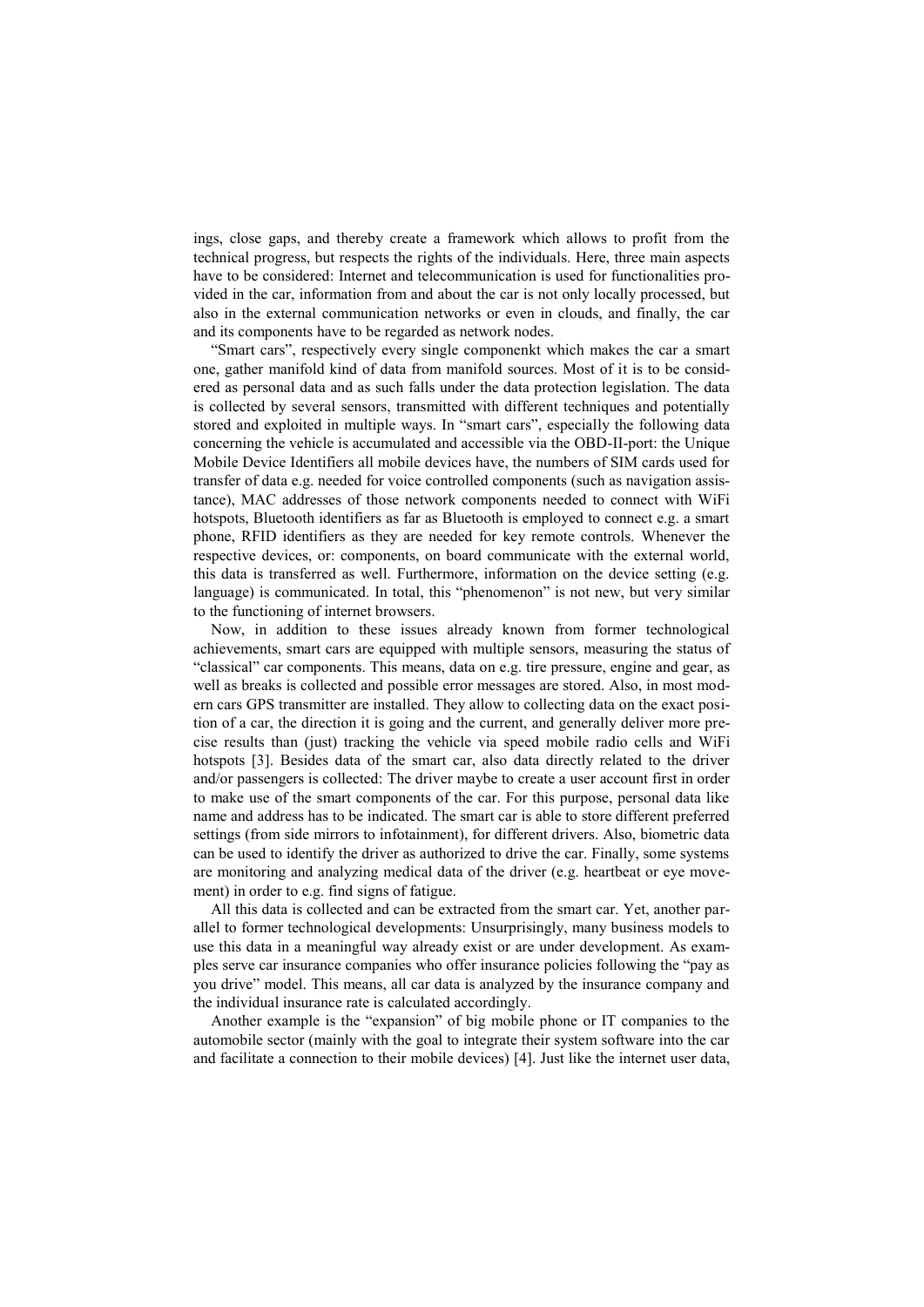now also the driver data can be analyzed to offer more personalized and more specific services like e.g. personalized maps or navigation services. Those are able to take into account personal habits of the driver. This means, for instance, the driver can choose not to drive routes which pass casinos. All this data needs to be transferred to the service providers. This creates "usage patterns" as they are known from internet usage. Data footprints allow identifying and tracking the driver. Furthermore, due to the enormous volume of data that is collected and of course for practical reasons, the smart car data is often stored in clouds. This raises the question how it can be guaranteed that every data is only used for the purpose it was collected for, not merged or aggregated beyond this dedication and not accessed by an arbitrary amount of parties. As shown above, this driver data is potentially even different quality of personal data and therefore – especially in combination with the personal settings – can be used to create very precise profiles of the drivers. This makes the question of secure storage and access to those profiles even more delicate. Of course these issues are known from established online services. With respect to the developing market of smart cars, history should not (completely) repeat itself. Research on data-minimising techniques and methods for use in smart cars is ongoing. Although interesting approaches, such as frequent change of pseudonyms, are made, they are not yet deployable. [5]

### **2.2 Smart Cars as Challenges for Data Protection**

The second presentation dealt with the challenges that smart cars pose for data protection. Smart or connected vehicles introduce technologies that were previously foremost associated with smartphones and big data analysis into the realm of road traffic ([6], pp. 201 et seq.). Motor vehicles have always been considered to be symbols of freedom and independence and as such they hold special meaning for society as a whole. In the Seventies, Germany's largest automobile club ADAC created the slogan "Freie Fahrt für freie Bürger" which loosely translates to "Free driving for free citizens" as a reaction to an initiative to limit the maximum speed on German motorways. The slogan has been exploited for numerous agendas since then, but its ongoing popularity still highlights that many people associate driving with freedom.

Cars in particular are seen as private spaces and despite the many windows and the need for adherence to traffic regulations, for social interaction and for cooperation with other drivers, most drivers seem to have high expectations of privacy when travelling in their cars.<sup>1</sup> The technical capabilities of smart cars allow for the collection of massive amounts of highly detailed personal data regarding the interior of the car, its surroundings, the communication between the driver and the car, the communication between the car and other motorists, the communication between the car and traffic infrastructure and infotainment. Such data can be compiled to create profiles regarding driving, usage, communication, movement, behaviour and relationships. These profiles can in turn be used to predict future actions. Thus, smart cars may not fulfil the promise of privacy and freedom that cars are usually associated with.

 <sup>1</sup> For a detailed explanation of the concept of <sup>a</sup> car as a "private-in-public place" see [7].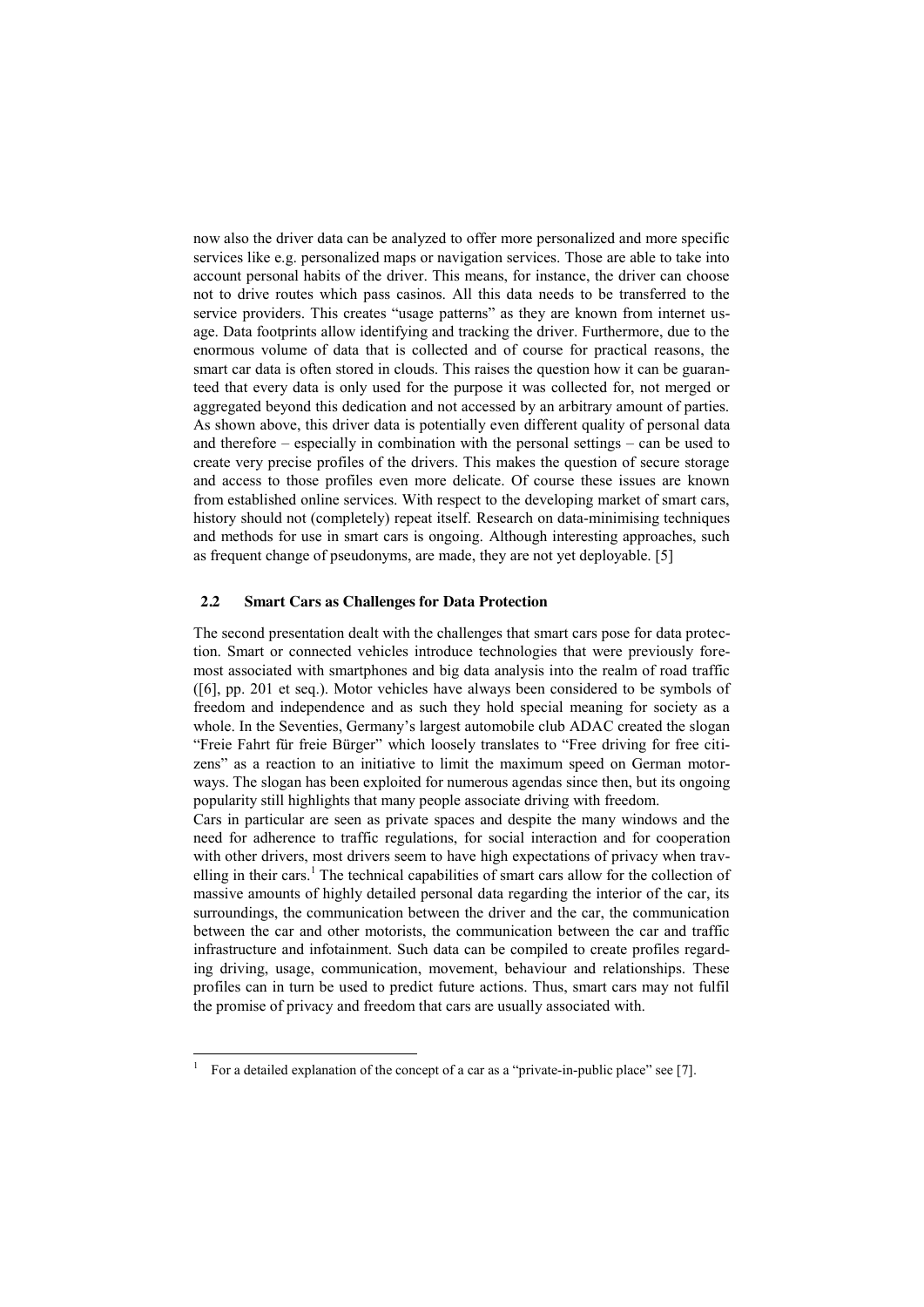Cars and driving affect and are affected by a number of basic rights; foremost those that guarantee mobility like Art. 45 I of the Charter of Fundamental Rights of the European Union (CFR, 2012/C 326/02), those that are concerned with life and integrity of the person like Art. 2 I and 3 I CFR, and those concerned with property like Art. 17 I CFR ([8], pp. 353 et seq.). However, mobility and safety are also prerequisites, means and requirements for instance for the freedom to choose an occupation and the right to engage in work (Art. 15 CFR), as well as the freedom to conduct a business (Art. 16 CFR). Furthermore, cars can be subject of research and thus Art. 13 CFR. Interconnectedness means that even more basic rights come into play; particularly the right to respect for private life and communications (Art. 7 CFR) and the right to protection of personal data (Art. 8 CFR) ([8], p. 354). We have to ensure that smart cars are designed in a way that aids in the exercise of these rights and does not hinder it ([9], pp. 391 et seq.).

The function of the law in general and of data protection law in particular in relation to smart cars is to secure freedom, responsibility and trust ([8], p. 357). The risks of use and abuse are determined by the intensity of the collected data, the value of the data and the manner and duration of data storage. Not too long ago, the extent to which cars were connected did not exceed the use of clunky car phones. The data collected by a smart car equipped with cameras, microphones and all kinds of sensors however will tell a lot about the status of the car, the behaviour of the driver, and much more. It is thus not difficult to imagine that numerous people and entities are affected by and may want to have access to that data: drivers, passengers, owners, renters, vehicle fleet management, manufacturers, suppliers, insurances, repair shops, towing services, emergency services, service providers, police, secret services, people involved in accidents, courts, government agencies, advertisers, market research companies and more (cf. [8], pp. 355 et sqq.; [10], p. 247). Some of the aforementioned may even be able to force access to the data. There can be a multitude of reasons for wanting the data: diagnosis, maintenance, evidence, insurance claims, to collect toll, infotainment, pay as you drive insurance models, geolocation, development of future car models, product liabilities, contractual liabilities and so on.

The data collected by the sensors of a connected car is personal data, if the data relates to an identified or identifiable natural person.<sup>2</sup> At least the owner of the car will usually be identifiable. The classification as personal data remains intact, even if the reference is false, for instance because another person is actually driving. The purpose of the collection will not always be clear or change at a later point in time, especially in the context of autonomous driving.

So who should be allowed to have access to data collected by a connected vehicle and under which conditions? Many manufacturers have a very clear opinion: The data is ours to use as we please. This is consistent with efforts to deprive car owners of the ability to perform maintenance and repairs. Future car owners may have a lot less control and authority over their cars than car owners today; going so far as to having

<sup>&</sup>lt;sup>2</sup> For more details see [11], pp. 373 et seq.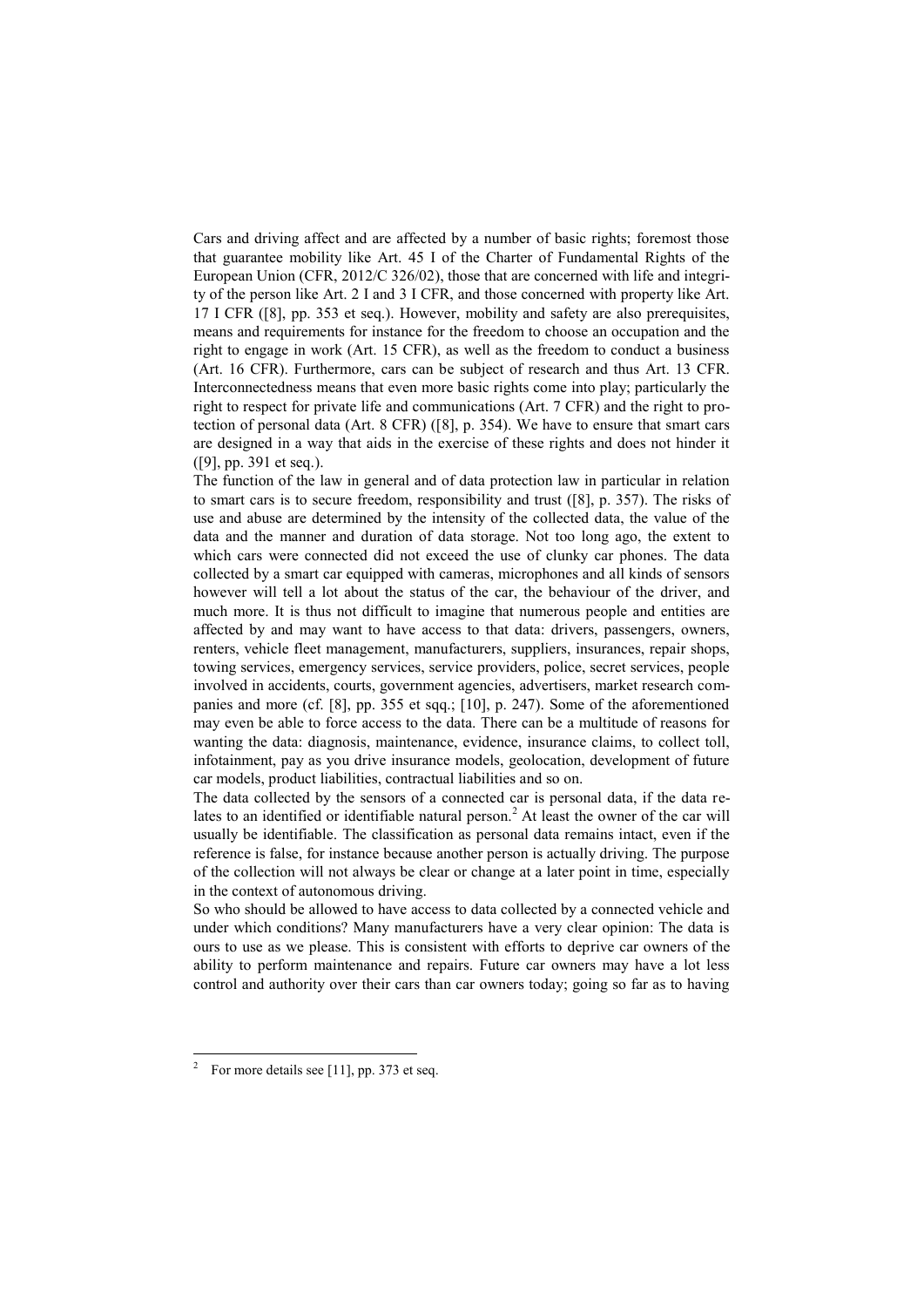to face their own cars as witnesses in a court case against them – figuratively speak $ine<sup>3</sup>$ 

The drivers become more and more transparent, while it becomes less transparent who has control over data, what the possibilities for control are, what data is actually collected and what is done with that data. This is intensified by the fact that in many countries telecommunications data retention laws are in place which means that any communication data to and from a connected car via internet or mobile telephony will be retained as well.

In the context of connected cars data collection, processing and storage are generally based on the data subject's consent. One notable exception and an example of data processing based on a legal obligation is the emergency call or short eCall system which will become mandatory for all new cars sold from April 2018 onwards.<sup>4</sup> The eCall system is a dormant system meaning that data is shared only in the event of an accident. The system then sends a predefined data set to a public safety answering point (PSAP) and automatically enables voice communication with the emergency telephone number  $112<sup>5</sup>$ . This means that, among other things like a positioning system, a hands-free speakerphone has to be integrated into every car.

When it comes to consent, drivers are confronted with non-negotiable terms and conditions by the manufacturers. Furthermore, third party applications will usually be offered which will come with their own sets of terms and conditions. All of these have to be brought to the attention of the relevant persons. However, it cannot be expected that these persons will actually go through these documents as is the case with many other applications. Due to the fact that users are frequently confronted with lengthy terms and conditions, mostly via the screens of desktop computers or mobile devices, and that most users never experience any consequences as a result of accepting, many get used to simply accepting them without giving the matter much thought or even any thought at all. This is further complicated by the fact that software and hardware updates may add new capabilities, newly requiring consent. Consent becomes formalism instead of being an expression of private autonomy and selfdetermination with regard to the collection of personal data. On top of this, the requirement for consent is that it must be informed consent, when in reality data subjects do not know which data is ultimately collected and processed by whom ([11], pp. 376 et seq.).

A review of connected car privacy policies and terms of service, conducted by the British Columbia Freedom of Information and Privacy Association, indicates that many are in violation of data protection laws. The report states that there is a "lack of consent and forced agreement to unnecessary and arguably inappropriate uses such as marketing" and that standards such as "openness, accountability, individual access

<sup>&</sup>lt;sup>3</sup> This could be a violation of 'nemo tenetur se ipsum accusare' ( $[12]$ , p. 85).

<sup>4</sup> Regulation (EU) 2015/758 of the European Parliament and of the Council of 29 April 2015 concerning type-approval requirements for the deployment of the eCall in-vehicle system based on the 112 service and amending Directive 2007/46/EC.

<sup>5</sup> The eCall system is furthermore open to the implementation of additional telematics services, which also raises concerns regarding data protection and data security [13].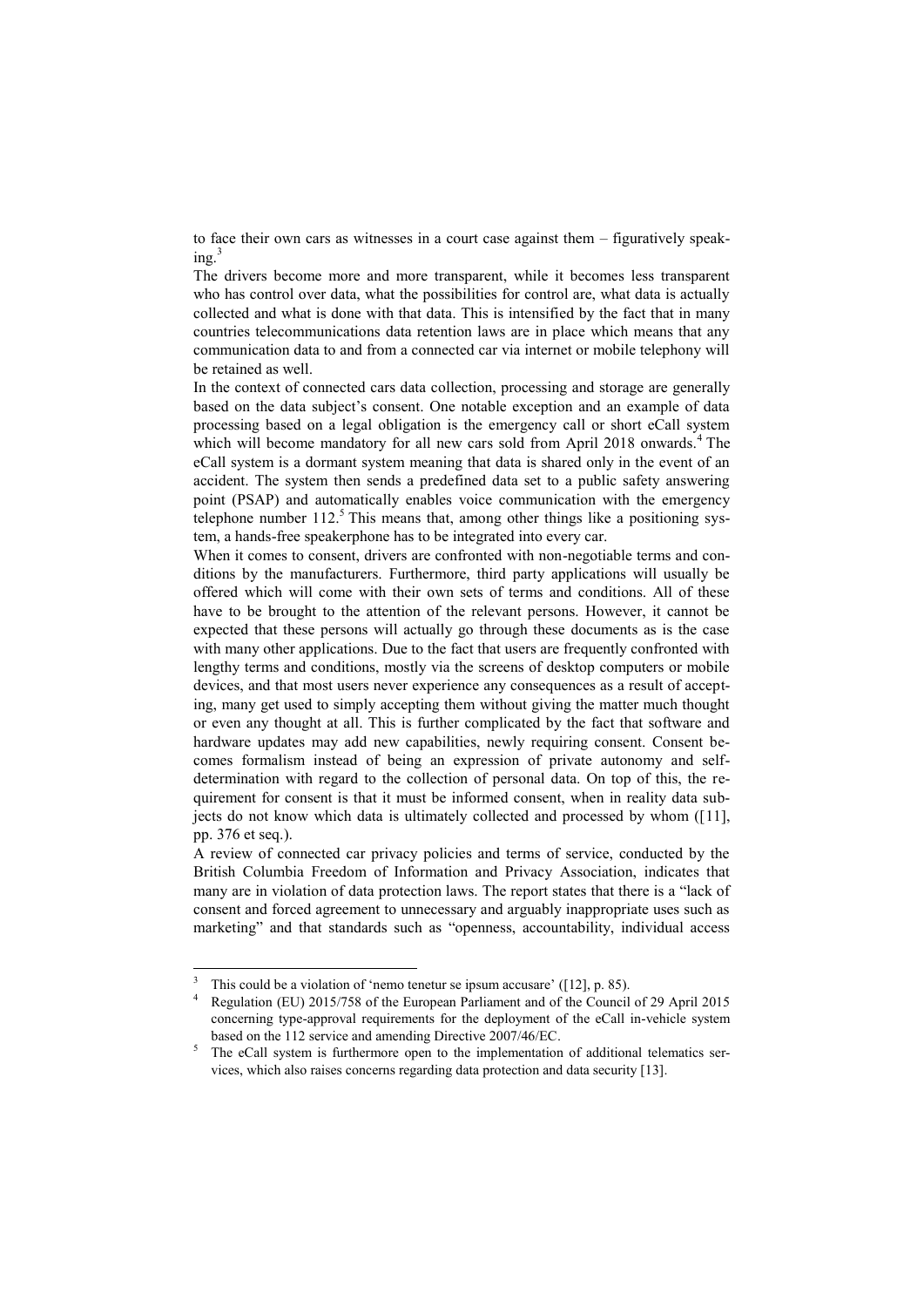and limiting collection, retention, use and disclosure of customer data" are not met ([14], p. 6).

In November 2014, members of the Alliance of Automobile Manufacturers and the Association of Global Automakers<sup>6</sup> signed a commitment containing "Consumer Privacy Protection Principles" [15]. However, the principles set forth in the commitment offer a lower standard of data protection than what is already in place in the European Union and thus cannot serve as guidelines for the discussion in Europe.<sup>7</sup>

Another issue in the context of connected driving lies in the fact that it may not be possible for the data controller to identify whose data he processes. The owner of a car may have given consent, but what about passengers and other people driving the vehicle? Do they all have to be registered and give consent? The data of the holder of a pay-as-you-drive insurance policy may be processed based on the contract between him or her and the insurance. If a different person drives the car, that data may not be processed on the basis of the insurance contract, since he or she is not a contracting party. So that person would have to somehow give consent, since the processing of his or her data is an infringement of a fundamental right. And what about the following example: The 2016 Chevrolet Malibu will offer a "Teen Driver System" that will provide parents with a "report card" containing statistics such as maximum speed and distance driven [17]. This example illustrates the potential to control others that comes with all the sensors built into connected cars.

Yet another important issue is the use of dashboard cameras. While generally considered illegal in Germany,<sup>8</sup> some insurances in the UK even offer significant savings for users of dashboard cameras.<sup>9</sup> The possible scenario that within a Union that values free movement, an insurance company based in one country mandates the use of a certain device that is illegal in another, obviously poses problems. Another example for how cameras may be used in connected cars is a built-in video telephony system. This entails that a camera is aimed at the driver at all times.

Traffic infrastructure is also digitized. Examples for this are road toll systems, which use cameras to capture license plates and then check via a centralized database whether or not the vehicle registered under a captured license plate has paid the toll. Similar systems are used by police during manhunts and as an investigative measure, but also by private entities, for instance at parking lots to determine the parking duration. This means that cars that are not connected, not smart, may also leave a data trail.

In summary, the emergence of smart and connected vehicles raises the following questions: How can we enable drivers to make informed decisions regarding any data collected by a smart vehicle? How can we ensure transparency? Is the current concept of consent up to the task? In addition to these pressing challenges, there is the issue of cyber security.<sup>10</sup> Weaknesses in the sophisticated systems integrated into smart vehi-

 <sup>6</sup> Both are U.S. trade groups.

Nevertheless pleading for a vertical solution: [16].

<sup>8</sup> Operating a dashcam is a violation of § 6b and 28 of the German Federal Data Protection Act ([18], pp. 363 et seq.). See also VG Ansbach, ruling of 12 August 2014, reference number AN 4 K 13.01634.

 $\frac{9}{10}$  For example UK insurance company Swiftcover [19].

For an overview see [20].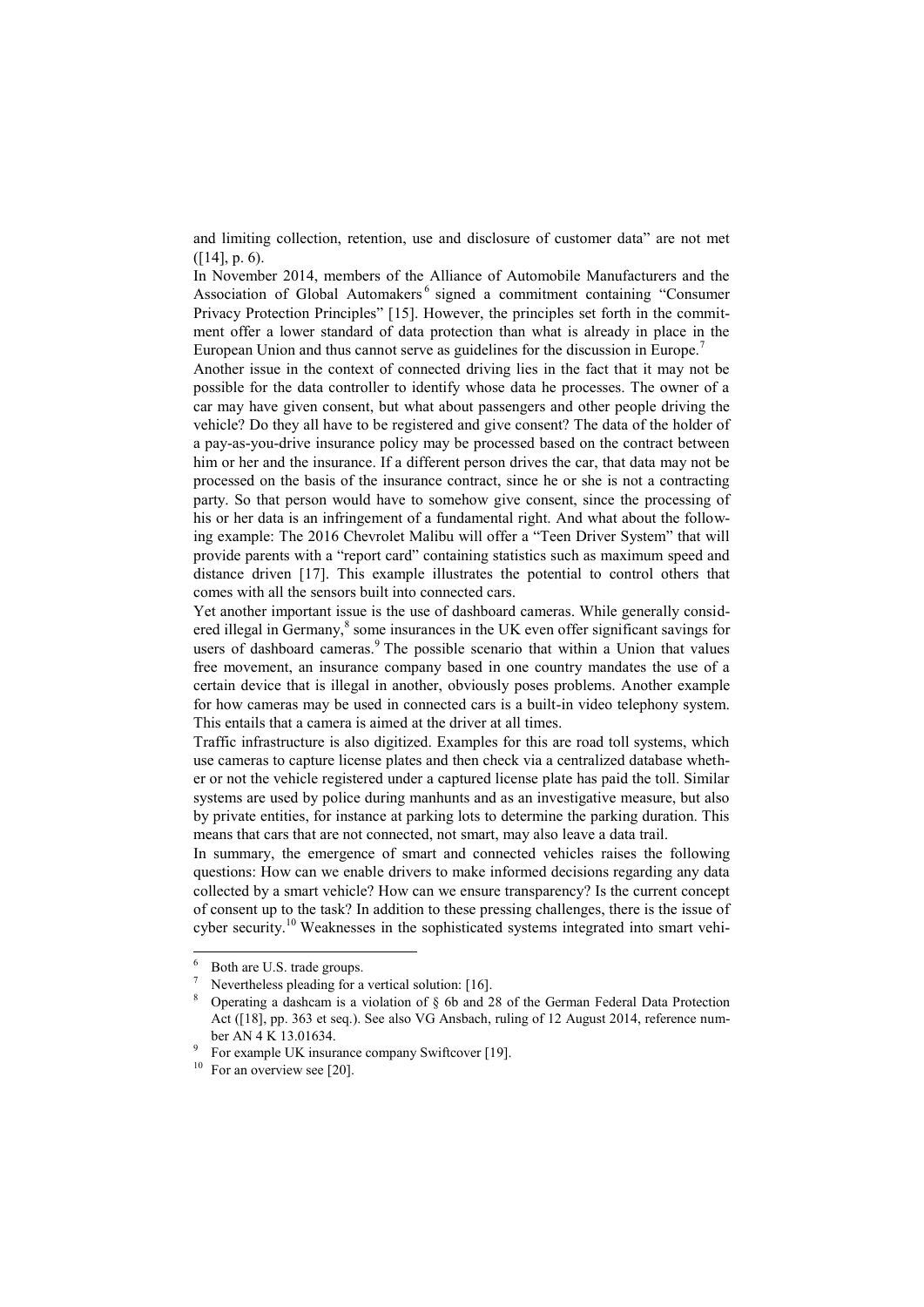cles could potentially be used to deliberately cause accidents.<sup>11</sup> Thieves and stalkers could also prey on such weaknesses. All in all, data security in connected cars is not just a matter of privacy, but a lack of security can also result in loss of property, serious bodily harm and even death.

Moreover, calls for back doors for electronic communication systems have been heard all over Europe and the U.S. in recent times.<sup>12</sup> Do we want to allow police officers to remotely access such systems, for instance to extract data in order to reconstruct where the driver went at what time, to create movement profiles? To allow them to use the microphones used by the eCall system for audio surveillance? Or maybe even to disable a car during a chase by activating the brakes? Already, U.S. auto lenders use GPS to track the movement of "subprime" borrowers and outfit cars with devices to remotely disable the ignition in case of non-payment (so-called "starter interrupt devices") [22].

The future of connected driving, an industry of particular importance to many European nations, hinges on finding solutions to these pressing challenges.

#### 2.3 **An Ethical Perspective on the Power of Smart Devices**

In this part of the session, the idea was to highlight ethical issues of smart devices in order to foster a discussion on (potential) consequences and challenges and to provoke critical thinking. Therefore, a general overview was provided in the presentation which was structured along the questions: "Why should we talk about the ethics of smart devices?" and "What characteristics of smart devices might be ethically relevant and how may a conception of power help us to organise and inspire the discussion?" Three exemplary illustrations for an ethical reflection were provided subsequently.

#### **Why Should We Talk about the Ethics of Smart Devices?**

Ethics as a discipline is concerned with preconditions and evaluations of action. According to Hubig, ethical reasoning becomes necessary where 'there are specific characteristics of technology that shape the scope of possibilities to act' [23]. Ethical reasoning is important in order to avoid that technology determines the development of a society. A more application-oriented ethical approach (that is, however, not going to be pursued in the remainder of this contribution) would have to ask questions on how technology might or might not be used to benefit mankind or to prevent harm to entities that are endowed with a moral status.

Before highlighting and discussing some examples of (prospective) smart devices with regard to ethics, I want to give a brief overview of some conceptualisations of power that help to recognise and analyse power relations affecting the possibilities of humans to act. For this purpose, relational power approaches and especially a co-

 $11$  On the significance of IT security in cars with particular regard to embedded security see [21].

<sup>&</sup>lt;sup>12</sup> Perhaps most impactful has been a speech by UK Prime Minister David Cameron given on 12 January 2015.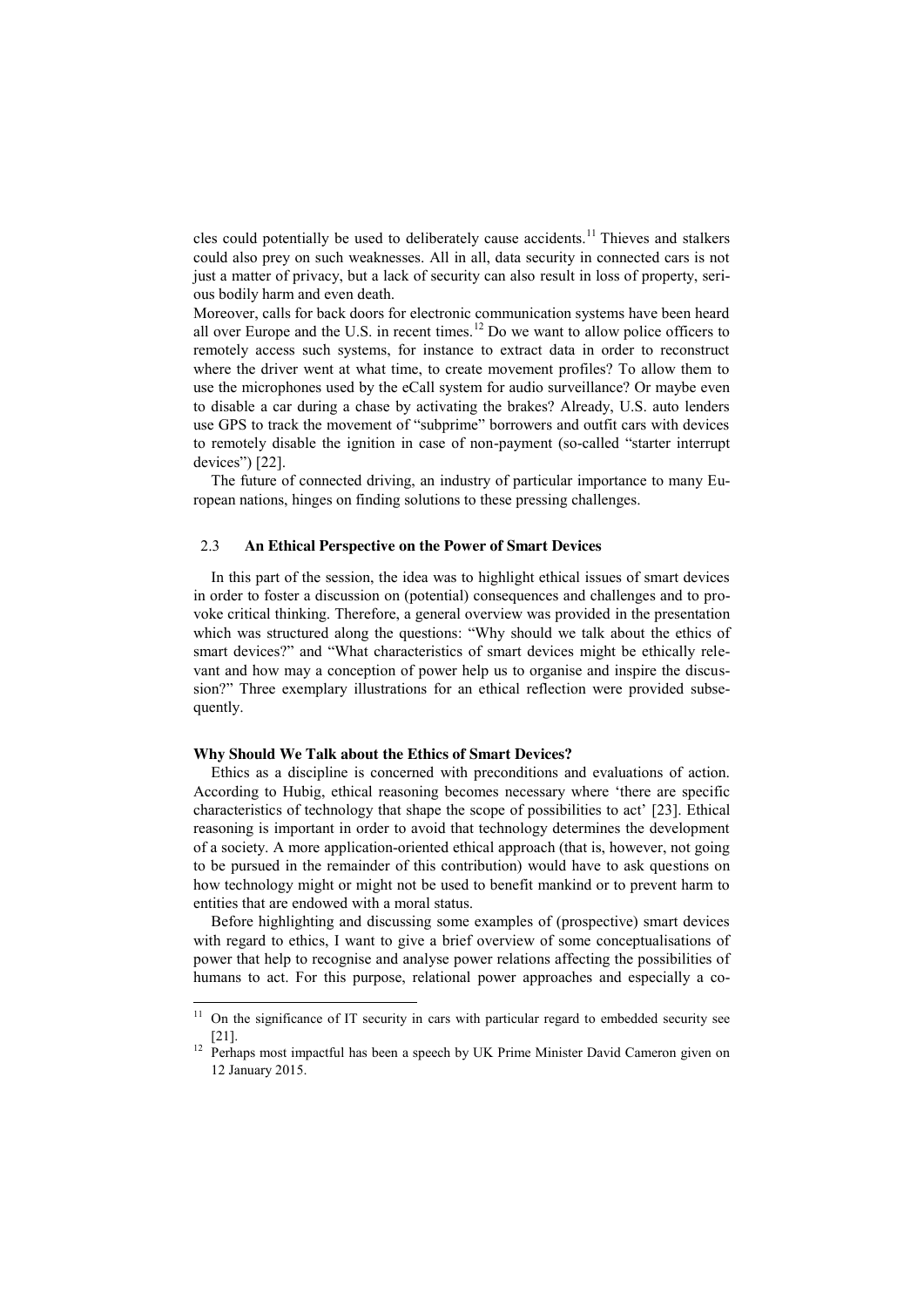constitutive understanding of power are useful. Co-constitutive forms of power can be defined as 'internal relations of structural positions […] that define what kinds of social beings actors are' as well as their 'social capacities and interests' [24]. Furthermore, there are forms of power that constitute 'all social subjects with various social powers through systems of knowledge and discursive practices of broad and general social scope' [24]. Constitutive power (re)produces social identities, practices and authorisations of meaning and action [25].

Technologies play a vital part in co-constitutive power relations as they are more than only a neutral instrument or intermediate of power relations between individuals or institutions: technology has an effect on social relations (see [26], [27]). Following this understanding, smart devices are in a relation with humans that has an impact on humans' scope for action, on identities and interests of humans and on (power) relations between humans/social institutions.

This perspective on the role of technology shall serve as the background against which we look at three different illustrations of smart devices. By searching for and questioning the (co-constitutive) power relations that are influenced by smart technology, we can by no means grasp all ethical issues of smart devices. But we may enhance and structure our ethical reflection by highlighting effects on the scope of human action.

#### **Reflection on Some Exemplary Illustrations.**

#### *Smart and Connected Cars .*

The first illustration uses smart and connected cars as an example. By the introduction of a system of smart and connected cars the character of cars and its meaning for society change. Whilst traditionally a symbol of individual liberty and of the widespread mobility, the ability to go independently wherever and whenever, smart and connected cars are much more defined by being only a small part of a greater network. It is the network and its social and economic significance that becomes the most important aspect; and cars as the network's small cogs enable its functioning. Thereby, the values of the infrastructure, of the vendors and the environment are being inscribed into cars and represented by smart functions of cars. Concepts such as "efficiency", "security" or "environmentalism" gain power and govern the field, subsequently also influencing and judging the behaviour of car drivers in their way. It may even become a problem if people resist using smart cars as their behaviour then can be interpreted as asocial resistance against these values at the core of the system. To name only one consequence: those that do not want to take part in a smart car system, but stick to old technology could be charged higher insurance fees [28]. Based on these deliberations, we can assume that the perspective on car traffic changes completely. The traffic system providers, vendors and producers gain power over individuals by and rendering certain behaviours as appropriate and inappropriate.

#### *Fitness Wearables.*

The second illustration looks at fitness wearables such as smart watches, sleep and lifestyle trackers. Perhaps the most important aspect of fitness wearables is their con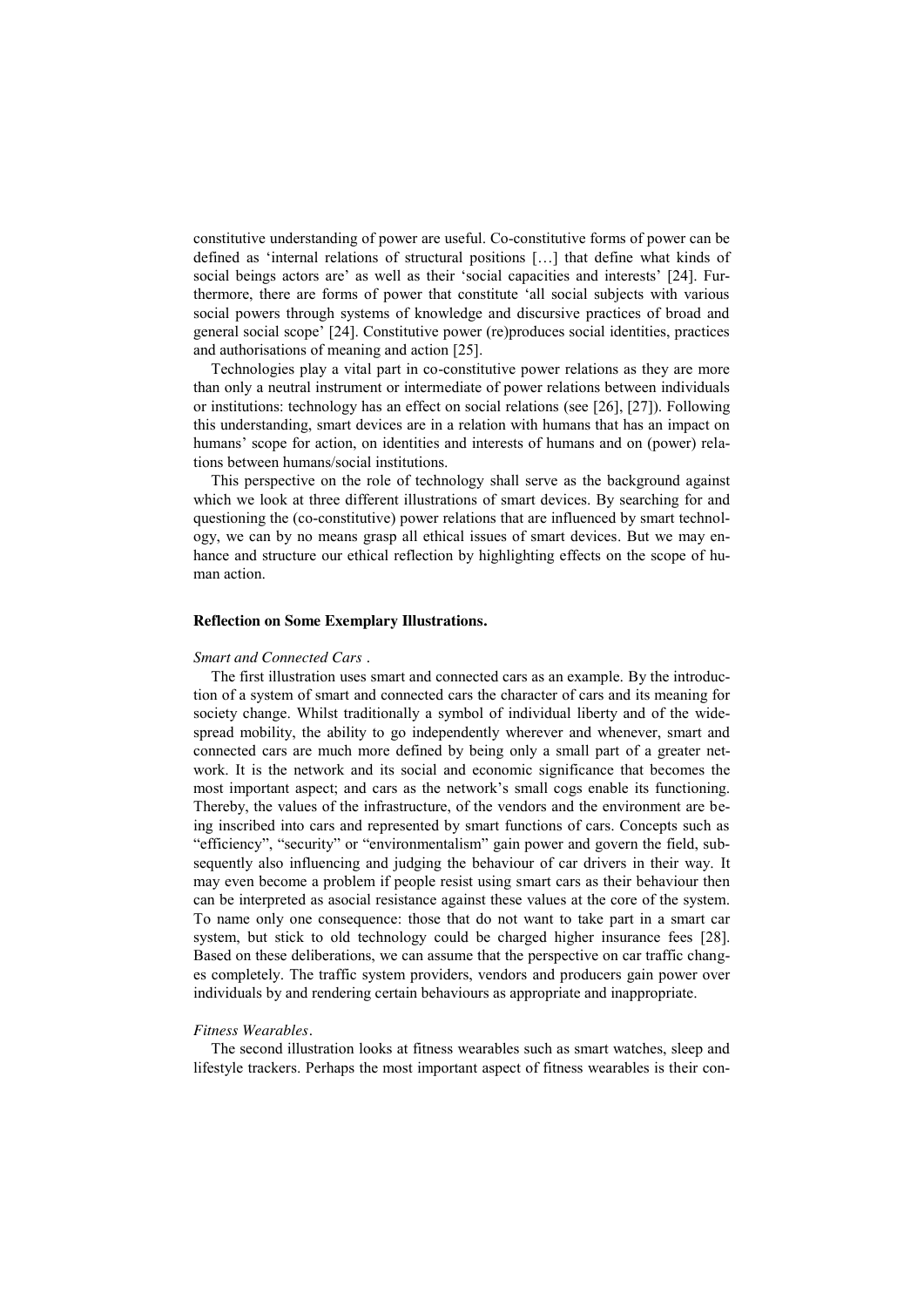stant measuring and thereby also evaluating of the self. With these devices there comes an idea of normality that is inscribed in the practices of comparison of the data the device collects with certain pre-given "normal" behaviours and levels.

The comparison to a certain normality inscribed and always shown by the wearable changes the self-perception of individuals and also their relation and behaviour towards society. On the one hand, if the normal and the evaluation of the self diverges, there is the feeling of being abnormal or even ill. On the other hand, the envisaged effects are self-optimisation towards a goal that is written into and represented by the device. The device does not force people to obey and follow certain ways of life, but by its ubiquitous comparison to a normatively desired 'standard' and persuasive designs it enacts forms of self-governance. 'Even if a system were designed to only make suggestions, it would still find itself treading a fine line between inspiration and frustration, between obliging helpfulness and pig-headed patronization' [29].

The illustration of fitness wearables shows that data and smart devices can have power over individuals. But only if the devices are used and accepted, which is where we can observe the co-constitutive character. They do not unfold power by their own.

At the same time one can conceive of this kind of smart devices as having an empowering effect on humans by rising self-awareness. However, this self-awareness is based and influenced by the assessment of the self which has been conducted by others.

#### *Virtual Reality and Decision Making.*

The last illustration draws on an even more general characteristic of smart devices. By the usage of sensors measuring the environment, then calculating and processing the gathered raw data, interpreting it and eventually by visualising and evaluating the data, smart devices occupy a position between "reality" and individuals. Technology in these cases performs a mediating role and shows an enriched reality as many things that sensors can detect of our environments are not detectable in this way by humans. Furthermore, this reality is constantly being interpreted and evaluated.

As a consequence, smart devices can lead to better informed decisions as humans receive more information through technology than they could collect and process on their own. On the other hand, these decisions are of course highly influenced and biased by the working of the devices and the interpretations and processes that the engineers and developing companies have (unconsciously) built into their products. One has without a doubt to consider that there is not "one reality out there" that humans can eventually and objectively conceive. But in this case, we have to deal with a mediated "virtual" reality where mostly a company is the middleman. Furthermore, by using information from smart devices as a basis to our every-day decisions, these decisions become increasingly dependent on the (correct) working of smart devices. This leads to another question: if we base our decision deliberately and unconsciously on a virtual reality enhanced by smart devices, who is in the end responsible and to be held accountable for these decisions? Is it always the human, or also the smart device, respectively its producers? Can the technology be held responsible only if the information provided is "wrong" – and what is a wrong information? Or is it the relation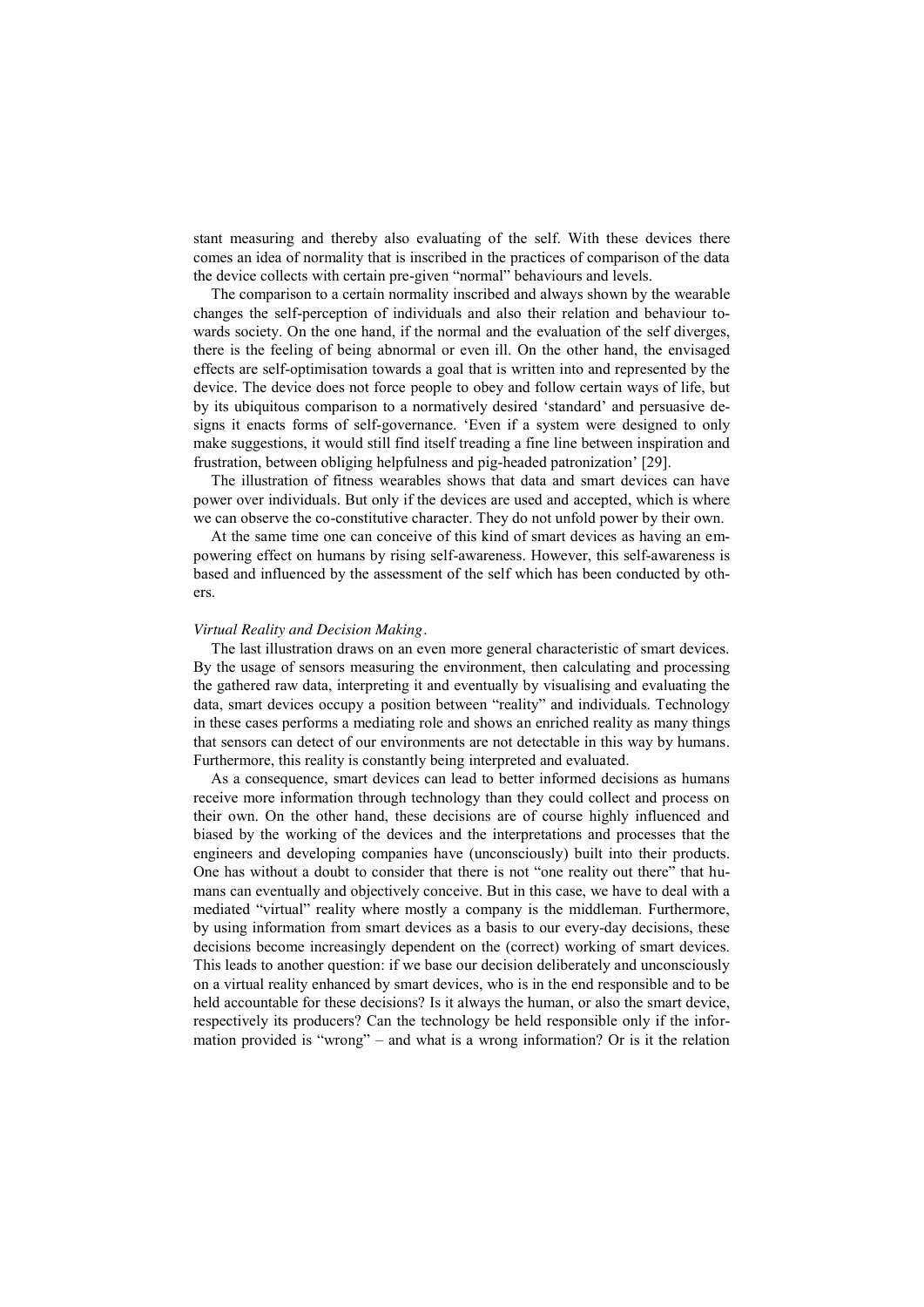itself – the socio-technological system – that is responsible? And what are the consequences thereof in practice?

The issue of accountability becomes even more significant when we look at decision-making by technology itself, e.g. when algorithms of smart technologies assess the risk of air passengers. How can one assure that smart devices do not reproduce or reinforce discrimination or social sorting (see [30], [31])? And again, who is to be held responsible for these decisions that are taken by technology (see [32], [33])?

### **2.4 Regulating a Hyper-connected World**

In this part of the workshop, the idea was to conclude the workshop with a general overview of recent regulatory challenges that derive from a hyper-connected world, which is most prominently referred to as the Internet of Things phenomenon. Starting with a brief terminology and description of the privacy challenges posed by the IoT, the following section is going to introduce into the different traditions in data protection regulation on either side of the Atlantic and into the most recent political debates in the US and EU on the regulation of the Internet of Things.

#### **The Internet of Things as the backbone of a Hyper-connected World.**

Early debates on the emergence of networked devices and information systems, which is nowadays most commonly referred to as the *Internet of Things*<sup>13</sup> or *IoT* date back to the early 1990ies. Back then, the gradually miniaturization of computers led to debates on *ubiquitous computing*, *pervasive computing* etc. [37], [38], [39]. During the 2000s, with the *Radio Frequency Identification* (RFID), it became possible to address specific devices within a short distance sensor network and to let them communicate with other RFID-capable devices [40]. However, all these technologies did not yet incorporate the internet into the devices. Instead, the notion of ubiquitous computing imagined relatively autonomous devices and the notion of RFID imagined primarily local networks. Only with the advent of communication protocols such as *IEEE 802.15.4*, *6LoWPAN* or *CoAP* and by outsourcing processing power into the cloud, the phenomenon which is today referred to as the internet of things, was finally brought to life.

Based on the promises of an increasingly connected world, a substantial change is predicted in at least five different markets. Firstly in the consumer market through fitness trackers, ambient assisted living systems and home automation, secondly, in the production chain and logistics sector through the industrial internet, thirdly, in the infrastructure sector through smart grids respectively smart meters, fourthly, in the healthcare sector through the data provided by e.g. fitness trackers or networked insulin devices and fifthly, in the agriculture industry ([41], 20 f.).

 <sup>13</sup> The term *Internet of Things* was coined by a presentation by Kevin Ashton in 1999 ([34]). Highlighting the pervasive character of this development, the term *Internet of Everything* (IoE) ([35]) is also quite popular, while Weber ([36]) refers to it as the *Data of Things* respectively DoT.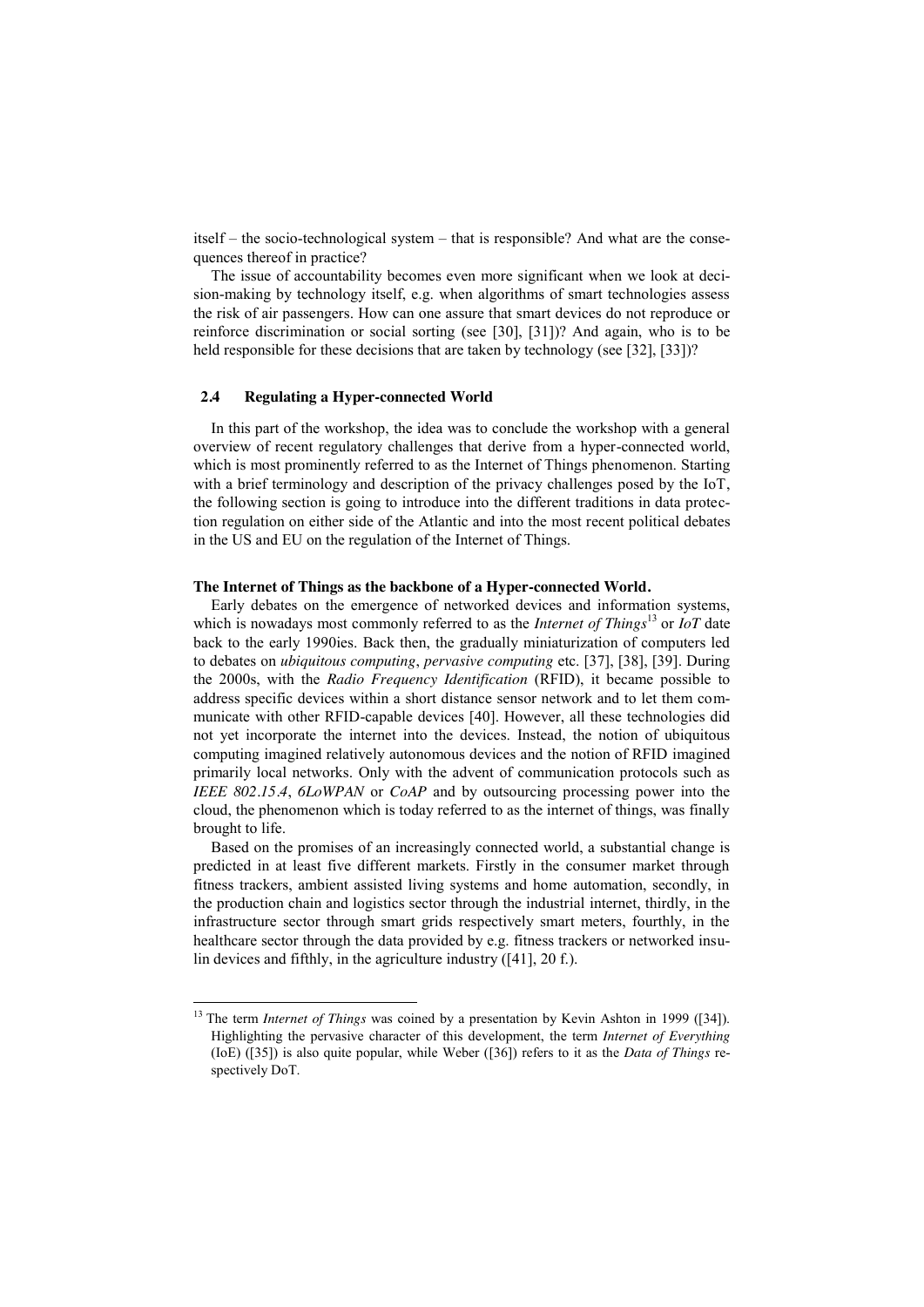Especially the commercial sector sees a big opportunity for innovation and further economic growth in the spread of connected technologies [42] and the extended usage of the collected data by new data literacy behaviours and big data analyses. Although personal data is not relevant in every one of the mentioned markets, for a lot of devices, applications and services, the collection and use of personal data is crucial. Unlike previous data collecting technologies, through the IoT not only more data, but also new kinds of data of any person within sensor range will be collected [43]. By transferring the data into the cloud and by performing big data analyses it is becoming increasingly unlikely, that an individual can keep in control which and how much of its data is collected by whom and processed or passed on to which instances for what purpose [36].

These privacy challenges lead to questions on how to deal with the future development of the IoT and how to engage these challenges by regulatory measures. However, during the past decades, two quite different traditions in the governance of data protection and privacy emerged across both sides of the Atlantic which also shape the current debates on the regulation of the IoT.

#### **Regulatory traditions of data protection in the US and EU.**

The EU approach to data protection regulation, which is often referred to as a comprehensive regime, relies - most prominently represented by the Data Protection Directive 95/46/EC - on a set of formal rules, which are derived from Fair Information Practice Principles and enforced across the public and private sectors through independent regulatory agencies. The US approach however, is considered as a limited regime by only applying formal rules on the public sector while relying mainly on sectoral privacy laws, self-regulation and technology in the private sector and at the same time in large parts lacking an institutional monitoring and enforcement of the legal framework [44]. These regimes, however, need to be considered as the formal side of the governance of privacy. Besides, due to the enormous speed of technological change, a major part of the regulation of privacy takes place at several global, regional and national levels of governance and involves a complex web of stateregulation, self-regulation and technology [45].

#### **Regulatory fora and focus on either side of the Atlantic.**

To date, there are no laws or an overarching national strategy by the US Congress, dealing specifically with the Internet of Things. Instead, at least two dozen separate federal agencies – ranging from the Federal Aviation Administration (FAA) to the National Highway Traffic Safety Administration (NHTSA) Food and Drug Administration (FDA) or the Department of Agriculture – and more than 30 different congressional committees deal with specific aspects of the IoT by usually realising mere statements. However, in the meantime, the FTC, which is responsible for privacy issues, emerged as the government's regulatory body for the IoT. Besides, the NHTSA and FAA are both grappling with IoT related issues such as driverless cars and drones, respectively [46]. The hearings, round tables and working groups, conducted by these administrations and committees usually follow a multi-stakeholder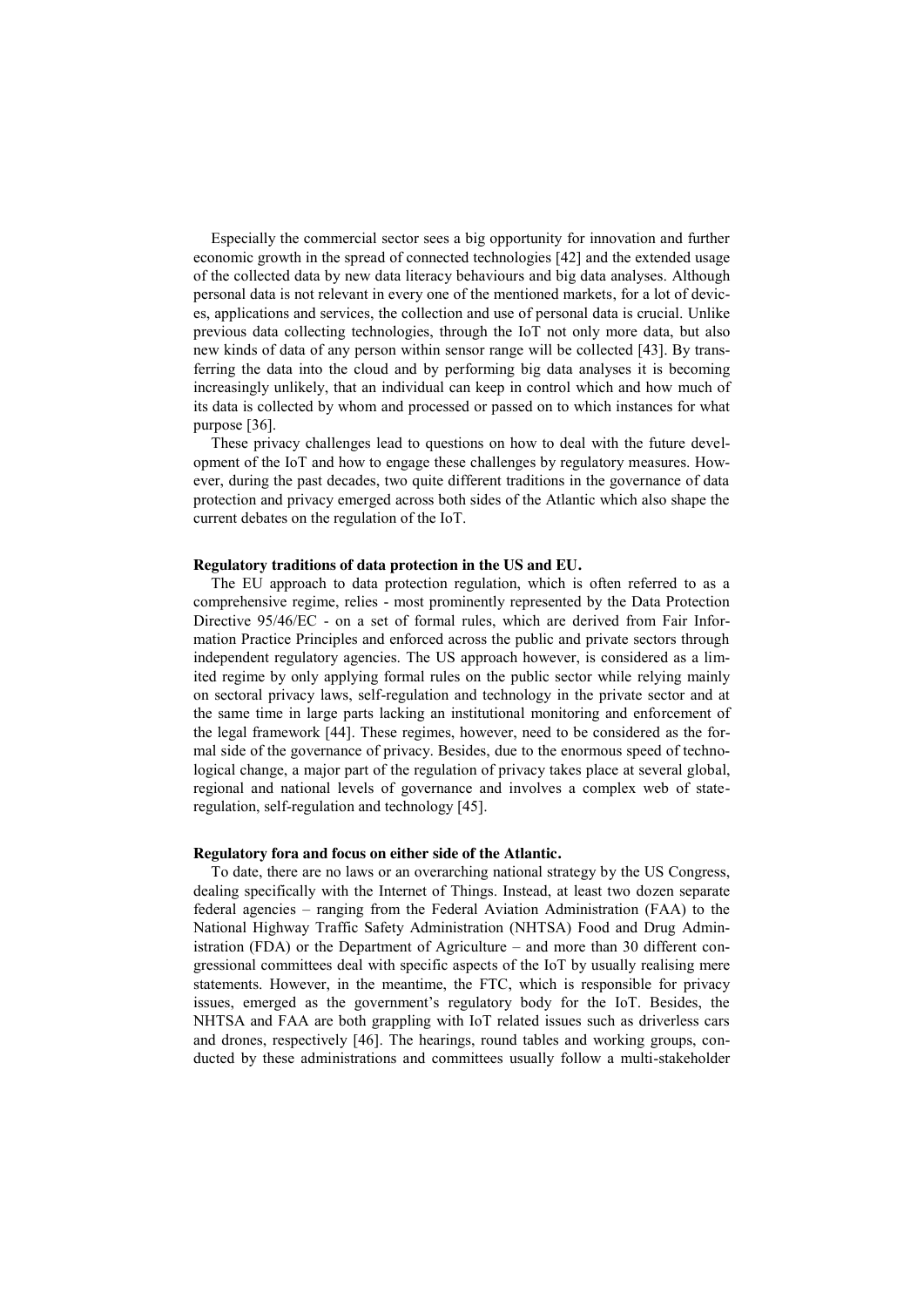path and involve representatives from technology industry, privacy groups and Congressional offices [47]. Although there is no concerted regulation strategy, the US' position on the regulation of the IoT can be described as a rather passive laissez-faire approach that is extremely cautious not to stiffle innovative business models that may emerge with the advent of the IoT. In this context, it is regularly pointed to the major influence of industry on even the most precocious steps in the field of IoT regulation in order to explain the cautious attitude of Congress [48].

Both, in the US and EU, a core component of the efforts in dealing with the IoT relates to device and network security, respectively data security and breach notification. In the US, data security legislation is the lowest common denominator in regulatory matters on which many of the relevant stakeholders can give their assent [49] and also the one demand on which the FTC have shown itself to be intransigent [50]. Different government policies regarding data security and cybersecurity show the increased attention this topic has received in the past on a federal scale. However, regarding data minimization, purpose limitation and notice and consent, the picture differs considerably. While the FTC recommends data minimization as one necessary step in order to achieve better data security and data protection, it still gives companies a lot of flexibility by proposing that they can decide not to collect data at all, collect only the fields of data necessary to the product or service being offered, collect data that is less sensitive or de-identify the data they collected. In the event that a company decides that none of these options work, the FTC recommends the company to seek consumers' consent for collecting additional, unexpected data [50]. The FTC's recommendations led to a series of harsh criticism from industry and other governmental bodies [51], [52]. Regarding notice and consent in the light of the emerging IoT sector, the FTC points that notice and choice are particularly important when sensitive (e.g. health) data is collected and that informed choice remains practicable, although it is not considered important in every data collection. In contrast, both other governmental as well as industry representatives share the opinion that potential new uses of data, leading to societal and economic benefits could be restricted by such measures and that a risk-based approach in dealing with the IoT should be favoured [53], [54], [46], [47], [48].

Contrary to the US approach, especially the EU Commission plays an active part in the regulation of the IoT. Based on the notion that the EU largely overslept the spread and development of the internet during the 1990ies and thus failed to compete with the US technology branch, the key idea behind the present activity of the EU is to not repeat the mistakes previously made and instead, to actively shape the emerging IoT markets. In this respect, the EU commission's work involves the establishment of several multi-stakeholder discussion groups and consultations involving representatives from industry and privacy groups that started around 2005 and initially focused on RFID and which finally led to the commission's action plan, that was presented back in 2009 [55], [56], [57]. In contrast to the US, the EU has a rather comprehensive IoT strategy that is centred around the activities of the European Commission that followed the 2009 IoT action plan.

At the moment, the EU General Data Protection Regulation and the creation of the Digital Single Market are considered to play a major role in shaping the regulatory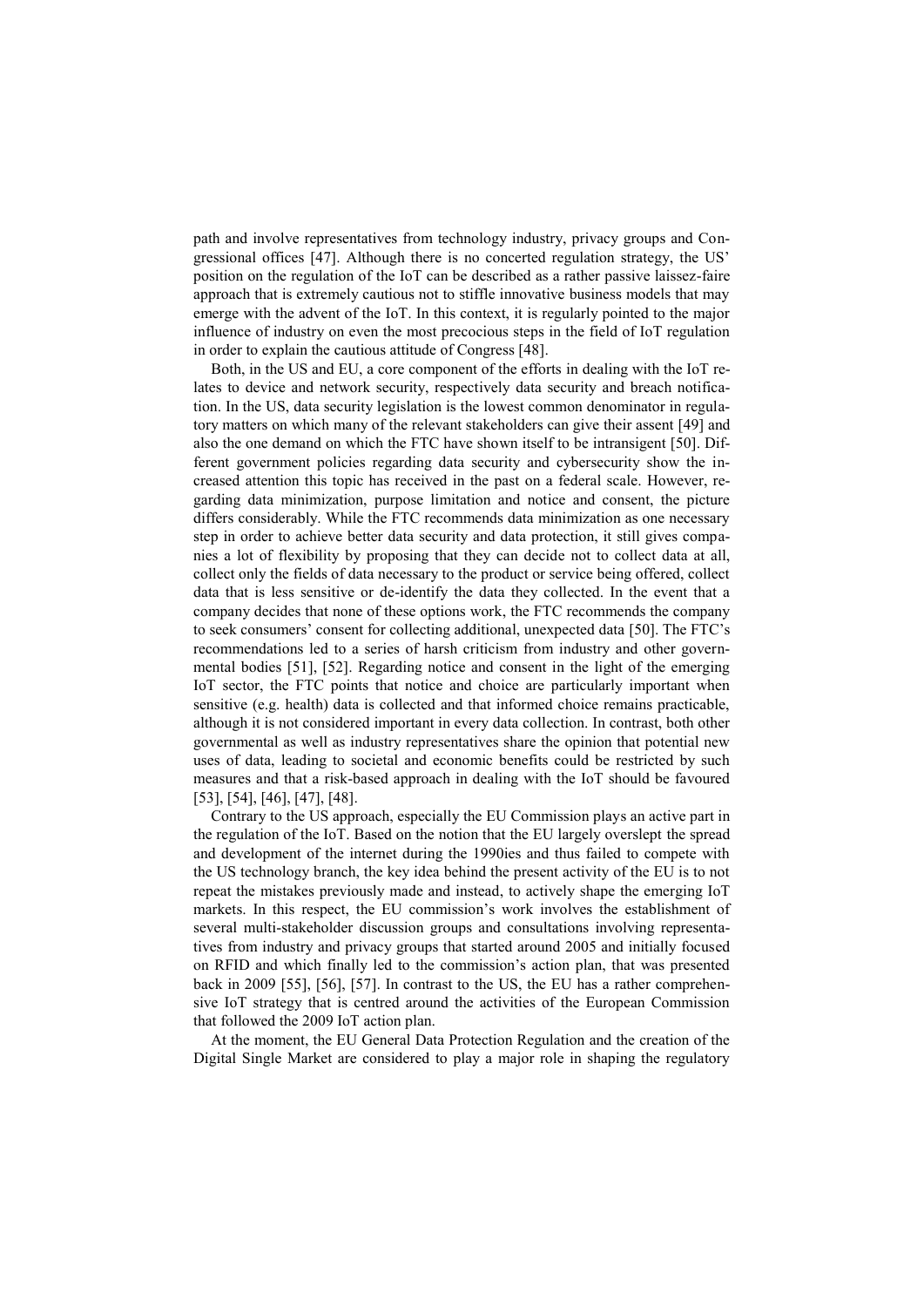cornerstones of the future IoT regulation and a review of the ePrivacy Directive is scheduled for 2016 [58]. Within these efforts, the EU not only commits itself to data security, but – regarding data protection and privacy – also "to the highest standards of protection guaranteed by Articles 7 and 8 of the Charter of Fundamental Rights" ([58]; see also: [59]). Thus, similar to the Article 29 Working Party's opinion, data minimization, purpose limitation and notice and consent are still favoured in the sense of the Data Protection Directive [60]. However, in March 2015, when the Council's position on the debated Data Protection Regulation became known for the first time a possible policy shift was announced: In the light of the importance that is ascribed to data collections through the IoT and in order to be able to support big data markets with the amounts and quality of data required, especially nation states, organised within the EU council, were accused of attempting to change the formerly comprehensive EU data protection regime towards a more flexible one. Some privacy advocates feared that this could weaken the principles of purpose limitation and notice and consent [61] although such worries are deemed groundless by others [62]. On the bottom line, however, in all of the EU's activities a much greater focus on individual rights, data protection and the assessment of ethical problems is prevalent.

Especially in the context of a technology that is regarded as disruptive as the IoT sector currently is considered to be, proponents of the new technology usually urge governments not to stifle innovation and economic growth by hard legislation. Privacy advocates, on the other hand, warn of the significant privacy risks of a hyperconnected world and call for legislative reform. Furthermore, different traditions in the governance of privacy shape current governmental action in IoT regulation. Particularly the principles of data minimization, purpose limitation and notice and consent are subject of an ongoing debate on the regulation of the IoT. While the US favours a laissez-faire approach, the European Union has committed itself to establish more durable, technology neutral rules by the adoption of the General Data Protection Regulation by the end of the year. However, IoT regulation will most likely remain a current topic, as the evolution of the IoT will probably raise new privacy challenges.

## **3 Discussion and Concluding Thoughts.**

The broad (technical) overview of major challenges concerning smart cars in the beginning raised several questions in the audience, especially remarks on own – personal and research – experiences with smart cars. The (potential) accessibility of the data for official authorities – mainly the police – was seen as very critical. In fact, in the past police authorities have used traffic information collected and shared by customers of a large navigation device and service provider to place speeding cameras. The short discussion after the "technical introduction" allowed a smooth transition to the legal part of the workshop, a presentation discussing Smart Cars as Challenges for Data Protection.

In the final discussion, we also had a more thorough look for instance at smart devices that are used in health systems. It was put forward that although there is a lot information and data gathered about the patient, it is above all the health company that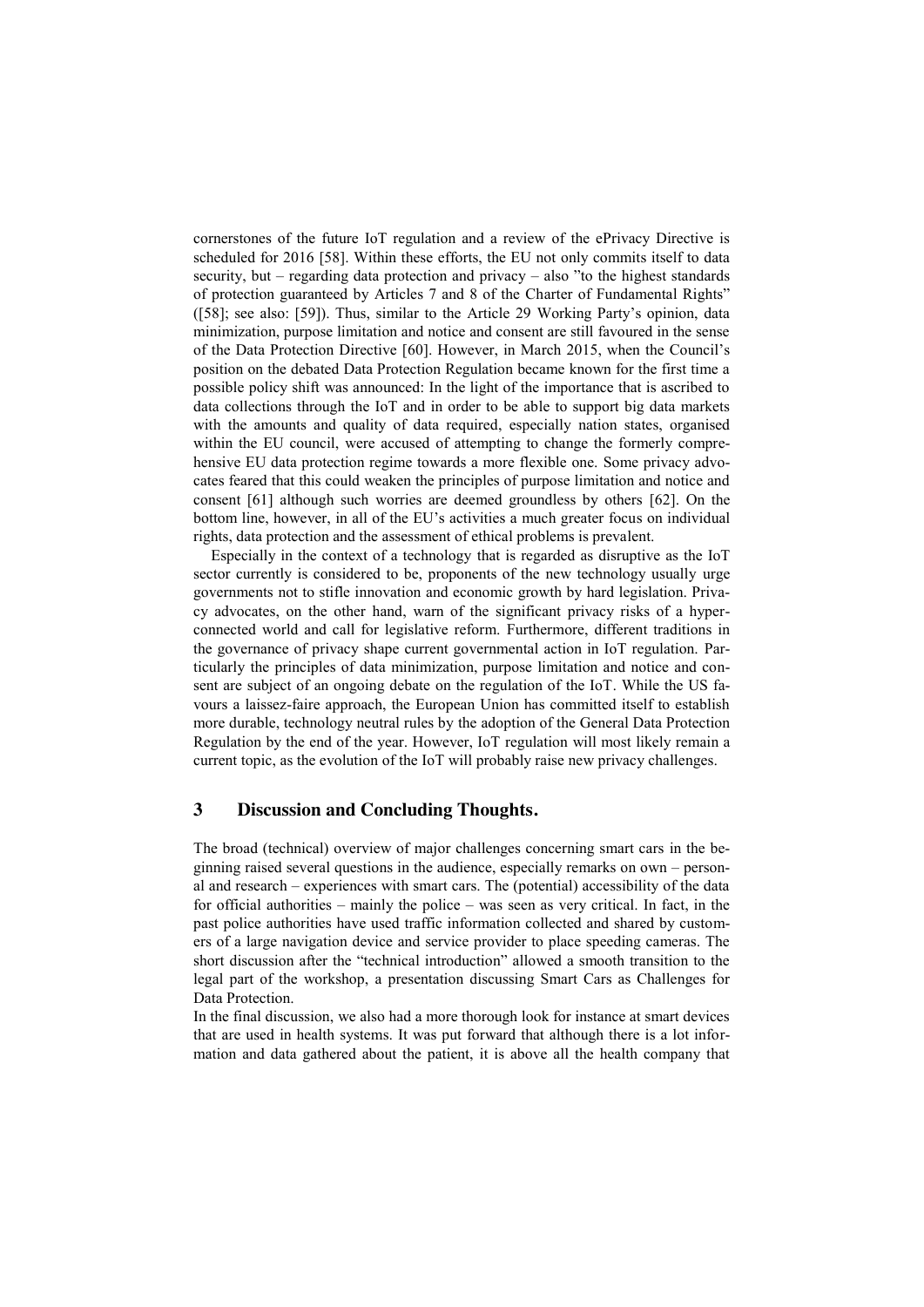produces and runs the smart device/system and that is empowered by the vast amount of data gathered. A similar question was raised when discussing who is really empowered by disruptive apps and technologies that are used to run UBER cars.

In another part of the discussion we discussed that privacy is primarily defined as an individual value and as such, in argumentations it becomes subordinate to social values such as traffic security, efficiency or environmentalism. We reasoned therefore on the need to understand privacy as a social and collective value in order to compete and remain valid in conflicts of values that especially might evolve around smart technologies.

We may summarise here, that smart devices become an important part in existing and emerging power relations which can lead to value conflicts such as efficiency vs. privacy. Power relations can evolve in several ways: Humans may be empowered by intelligent devices; they may also be in a more dependent power-relation and thereby governed by the concepts, functions and decisions of smart devices; and furthermore, humans may self-govern themselves along smart devices' concepts and functions.

#### **4 References**

- 1. Hansen, M.: Das Netz im Auto & das Auto im Netz. Datenschutz und Datensicherheit 6/2015, p. 367-371 (2015)
- 2. Hansen, M.: Zukunft von Datenschutz und Privatsphäre in einer mobilen Welt. Datenschutz und Datensicherheit 7/2015, p. 435-439 (2015).
- 3. U.S. Government Accountability Office: In-Car Location-Based Services: Companies Are Taking Steps to Protect Privacy, but Some Risks May Not Be Clear to Consumers. GAO-14-81 (2013)
- 4. Kelly, T.: Consumers are in the Connected Car's Driver Seat in 2015. Wired, 28.01.2015 [http://www.wired.com/2015/01/consumers-are-in-the-connected](http://www.wired.com/2015/01/consumers-are-in-the-connected-cars-driver-seat-in-2015/)[cars-driver-seat-in-2015/](http://www.wired.com/2015/01/consumers-are-in-the-connected-cars-driver-seat-in-2015/) (last accessed: 24 November 2015)
- 5. Troncoso, C. et al.: On the Difficulty of Achieving Anonymity for Vehicle-2-X Communication. Computer Networks 55(14), 2011, 3199-3210 (2011)
- 6. Weichert, T.: Datenschutz im Auto Teil 1. Straßenverkehrsrecht, 201-207 (2014)
- 7. Urry, J.: Inhabiting the car. The Sociological Review 54, Issue Supplement s1, 17-31 (2006)
- 8. Roßnagel, A.: Grundrechtsausgleich beim vernetzten Automobil. Datenschutz und Datensicherheit 6/2015, 353-358 (2015)
- 9. Rieß, J., Greß, S.: Privacy by Design für Automobile auf der Datenautobahn. Datenschutz und Datensicherheit 6/2015, 391-396 (2015)
- 10. Lüdemann, V.: Connected Cars. Zeitschrift für Datenschutz 6/2015, 247-254 (2015)
- 11. Buchner, B.: Datenschutz im vernetzten Automobil. Datenschutz und Datensicherheit 6/2015, 372-377 (2015)
- 12. Mielchen, D.: Verrat durch den eigenen PKW wie kann man sich schützen? Straßenverkehrsrecht, 81-87 (2014)
- 13. Lüdemann, V.: Sengstacken, C.: Lebensretter eCall: Türöffner für neue Telematik-Dienstleistungen. Recht der Datenverarbeitung, 177-182 (2014)
- 14. British Columbia Freedom of Information and Privacy Association: The Connected Car: Who is in the driver's seat? FIPA, Vancouver (2015)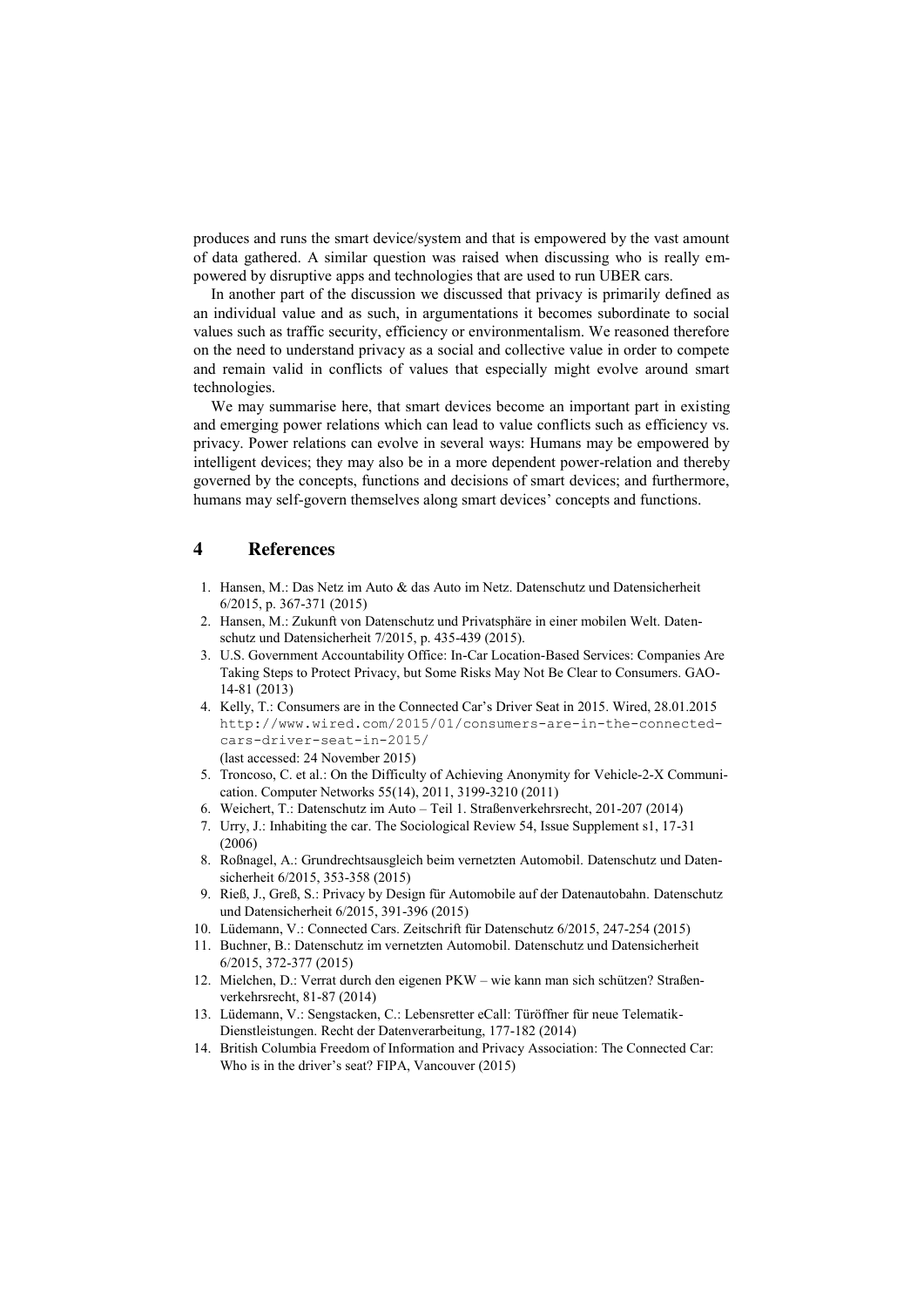- 15. Alliance of Automobile Manufacturers, Inc. and Association of Global Automakers, Inc.: Consumer Privacy Protection Principles, Privacy Principles for Vehicle Technologies and Services. Washington, D.C. (2014)
- 16. Sörup, T., Marquardt, S.: Datenschutz bei Connected Cars. Zeitschrift für Datenschutz 7/2015, 310-314 (2015)
- 17. Chevrolet, <http://www.chevrolet.com/2016-malibu/> (last accessed: 23 November 2015 )
- 18. Hornung, G.: Verfügungsrechte an fahrzeugbezogenen Daten. Datenschutz und Datensicherheit 6/2015, 359-366 (2015)
- 19. Swiftcover, <http://www.swiftcover.com/carinsurance/dashcams/> (last accessed: 23 November 2015 )
- 20. Krauß, C., Waidner, M.: IT-Sicherheit und Datenschutz im vernetzten Fahrzeug. Datenschutz und Datensicherheit 6/2015, 383-387 (2015)
- 21. Lemke, K., Paar, C., Wolf, M. (eds.): Embedded Security in Cars. Springer, Heidelberg (2006)
- 22. Corkery, M., Silver-Greenberg, J.: Miss a Payment? Good Luck Moving That Car. The New York Times, New York edition, 25 September 2014, A1
- 23. Hubig, C.: Die Kunst des Möglichen II. Ethik der Technik als provisorische Moral. Bielefeld, transcript (2007)
- 24. Barnett, M., Duvall, R.: Power in global governance. In: Barnett, M., Duvall, R. (eds) Power in Global Governance, pp. 1–32. Cambridge, Cambridge University Press (2005)
- 25. Foucault, M. Discipline and punish: the birth of the prison. London, Penguin Books (1991 [1977])
- 26. Latour, B.: Reassembling the Social. An Introduction to Actor-Network-Theory. Oxford, Oxford University Press (2005)
- 27. Acuto, M., Curtis, S. (eds.): Reassembling International Theory: Assemblage Thinking and International Relations. Basingstoke, Palgrave Macmillan (2014)
- 28. Morozov, E.: The rise of data and the death of politics. The Guardian (2014) [http://www.theguardian.com/technology/2014/jul/20/rise-of](http://www.theguardian.com/technology/2014/jul/20/rise-of-data-death-of-politics-evgeny-morozov-algorithmic-regulation)[data-death-of-politics-evgeny-morozov-algorithmic-regulation](http://www.theguardian.com/technology/2014/jul/20/rise-of-data-death-of-politics-evgeny-morozov-algorithmic-regulation) (last accessed: 17 November 2015)
- 29. Bohn, J., Coroamă, V., Langheinrich, M., Mattern, F., Rohs, M.: Living in a world of smart everyday objects – Social, economic, and ethical implications. Human and Ecological Risk Assessment 10(5), 763–785 (2004)
- 30. Gandy, O.H.: Engaging Rational Discrimination: Exploring Reasons for Placing Regulatory Constraints on Decision Support Systems. Ethics and Information Technology 12(1), 29–42 (2010)
- 31. Lyon, D. (ed.): Surveillance as Social Sorting: Privacy, Risk, and Digital Discrimination. London/New York, Routledge (2003)
- 32. Himma, K.E.: Artificial agency, consciousness, and the criteria for moral agency: what properties must an artificial agent have to be a moral agent? Ethics and Information Technology 11, 19–29 (2009)
- 33. Johnson, D.G., Miller, K.W.: A dialogue on responsibility, moral agency, and IT systems Proceedings of the 2006 ACM symposium on Applied computing -- SAC '06. ACM Press, 272–276 (2006)
- 34. Ashton, K.: That 'Internet of Things' Thing. In: RFID Journal (2009) <http://www.rfidjournal.com/articles/view?4986> (last accessed: 19 November 2015)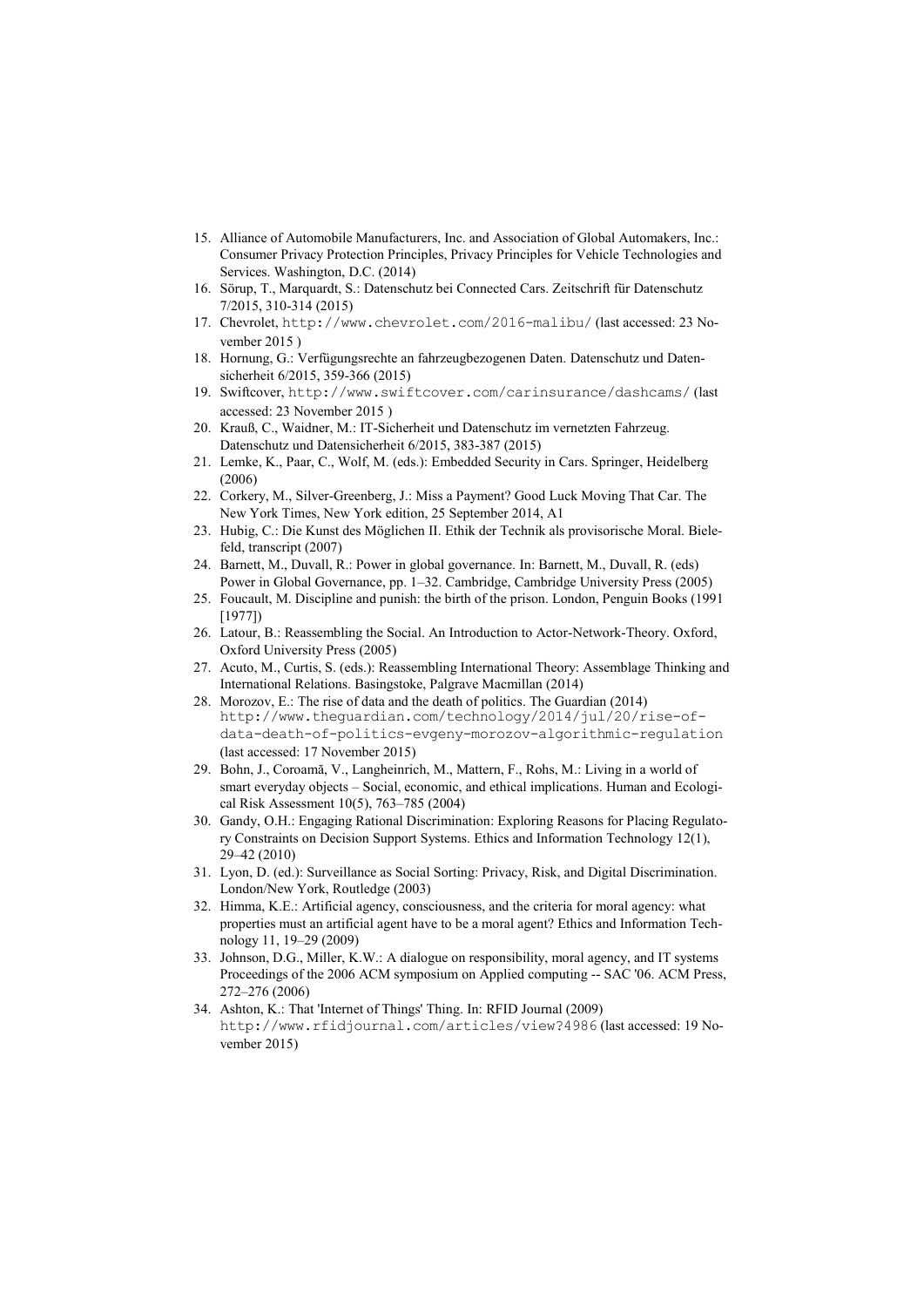- 35. Bajarin, Tim: The Next Big Thing for Tech: The Internet of Everything. In: Time (2014) [http://time.com/539/the-next-big-thing-for-tech-the](http://time.com/539/the-next-big-thing-for-tech-the-internet-of-everything/)[internet-of-everything/](http://time.com/539/the-next-big-thing-for-tech-the-internet-of-everything/) (last accessed: 19 November 2015)
- 36. Weber, Rolf H.: The digital future A challenge for privacy?. In: Computer Law & Security Review. 31 (2), p. 234–242 (2015)
- 37. Weiser, Marc: The Computer for the 21st Century. Scientific American 265(9), p. 66-75 (1991)
- 38. Mattern, F.: State of the Art and Future Trends in Distributed Systems and Ubiquitous Computing. Vontobel TeKnoBase (2000)
- 39. Mattern, F.: Ubiquitous Computing. In: Kubicek, H.; Fuchs, G.; Roßnagel, Alexander (Hrsg.) *Internet @ Future, Jahrbuch Telekommunikation und Gesellschaft 2001*. S. 52–61 (2001)
- 40. Fleisch, E.; Mattern, F.: Das Internet der Dinge. Ubiquitous Computing und RFID in der Praxis: Visionen, Technologien, Anwendungen, Handlungsanleitungen. Berlin, Springer (2005)
- 41. Sprenger, F., Engemann, C.: Internet der Dinge: Über smarte Objekte, intelligente Umgebungen und die technische Durchdringung der Welt, Bielefeld, transcript Verlag, 7-58 (2015)
- 42. Gartner: Gartner says a Typical Family Home Could Contain More Than 500 Smart Devices by 2022. In: Gartner Press Release, 08.09.2014 (2014) <https://www.gartner.com/newsroom/id/2839717> (last accessed: 19 November 2015)
- 43. Swan, M.: Sensor Mania! The Internet of Things, Wearable Computing, Objective Metrics, and the Quantified Self 2.0. In: Journal of Sensor and Actuator Networks. 1 (3), 217– 253 (2012)
- 44. Newman, A. L.: The Governance of Privacy. In: David Levi-Faur (ed.) The Oxford Handbook of Governance, pp. 599{611, Oxford University Press (2013).
- 45. Bennett, C. J., Raab, C. D.: The governance of privacy: policy instruments in global perspective. 2nd and updated ed. Cambridge Mass.: MIT Press, (2006).
- 46. Samuelsohn, D.: What Washington really knows about the Internet of Things. A Politico investigation. In: Politico, 2015/06 (2015) http://www.politico.com/agenda/story/2015/06/internet-ofthings-caucus-legislation-regulation-000086 (last accessed: 19 November 2015)
- 47. Politico Staff: The Internet of Things: What's Washington's Role? A politico working group report. In: Politico, 2015/08 (2015) http://www.politico.com/agenda/story/2015/08/internet-ofthings-mckinsey-working-group-000207 (last accessed: 19 November 2015)
- 48. Romm, T.: Round 1 goes to the lobbyists: A barely there technology is already winning the influence battle in Washington. Here's how. In: Politico, 2015/06 (2015) http://www.politico.com/agenda/story/2015/06/internet-ofthings-government-lobbying-000097 (last accessed: 19 November 2015)
- 49. Peppet, S.R.: Regulating the internet of things: First steps toward managing discrimination, privacy, security & consent. In: Texas Law Review, forthcoming (2014).
- 50. Federal Trade Commission: Internet of Things. Privacy & Security in a Connected World. FTC Staff Report, January 2015 (2015)
- 51. Gross, G.: FTC calls on IoT vendors to protect privacy. PCWorld (2015) http://www.pcworld.com/article/2876332/ftc-calls-on-iotvendors-to-protect-privacy.html (last accessed: 24. November 2015)